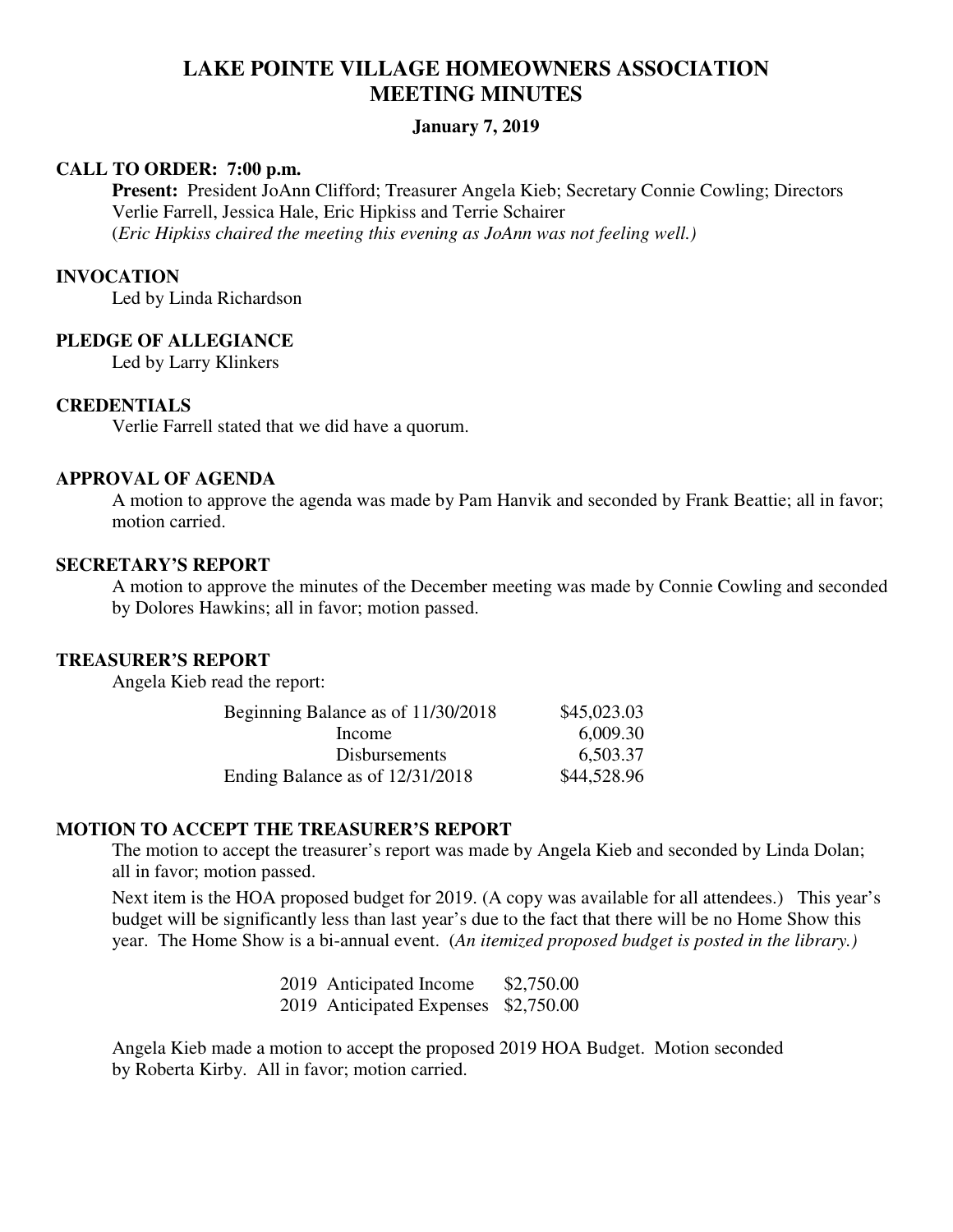#### **PRESIDENT'S REPORT**

Eric thanked Cindy Carper for her work in sending out the weekly emails over the past 2-1/2 years. She has now asked to be relieved of these responsibilities, but we do have someone "waiting in the wings" to take over and he will be meeting with Eric and Cindy very soon.

 Eric also thanked Frank Beattie who has been responsible for the LPV blog. We have had over 17,000 hits on this blog. Eric encouraged everyone to access it for all kinds of interesting information.

### **COMMITTEE REPORTS**

**FMO/LIC** Fred Edwards spoke. He is the LPV representative to the Florida Home Owners Association. He thanked Barbara Wallace for filling in for him when he was not here. He also encouraged people to join the FMO.

 Fred said that he received information on the recent LIC meeting and said that it was stressed at that meeting that everyone should review their homeowner's insurance policies to make sure they know what's covered and what is not covered.

 He said there will be an FMO meeting this Thursday at Woodbrook Estates off of Ariana Road. If anyone is interested attending this meeting, they should contact Fred for more information.

### **NOMINATIONS**

 Eric asked for nominees from the floor. He again asked for nominees. No response.

### **WELCOME**

Rosa Ayersman said that they held a New Home Owners Welcome Reception on December 6 at the clubhouse and eleven new homeowners were in attendance. After that , Rosa visited and handed out welcome packets to nine other new home owners. These new residents will all be listed in the February newsletter.

#### **ACTIVITIES**

 **Billiards** Dave Downs then said that in addition to being the chairperson for the activities committee he also chairs the men's billiards on Friday nights at 6:30 p.m. It is open to all men in the park and he encouraged anyone interested to join in. He added that on Saturday morning, January 19, they will be hosting the pancake breakfast at 8:00 am. Tickets are \$5.00 per person.

 **Bocce** Eric explained that the oyster shells have been put on the courts and they are being tamped down. We will attempt to start play this Thursday at 9:30 a.m.

 **Dances** Elly Strahl spoke about the New Year's Eve dance. Entertainment was by High Octane. They sold a "wonderful amount" of tickets. We danced until midnight when we welcomed the new year with a champagne toast.

 On January 19 our dance will be a sports theme with entertainment by Karl Sapp. Tickets are on sale for \$8.00 at Saturday morning coffee.